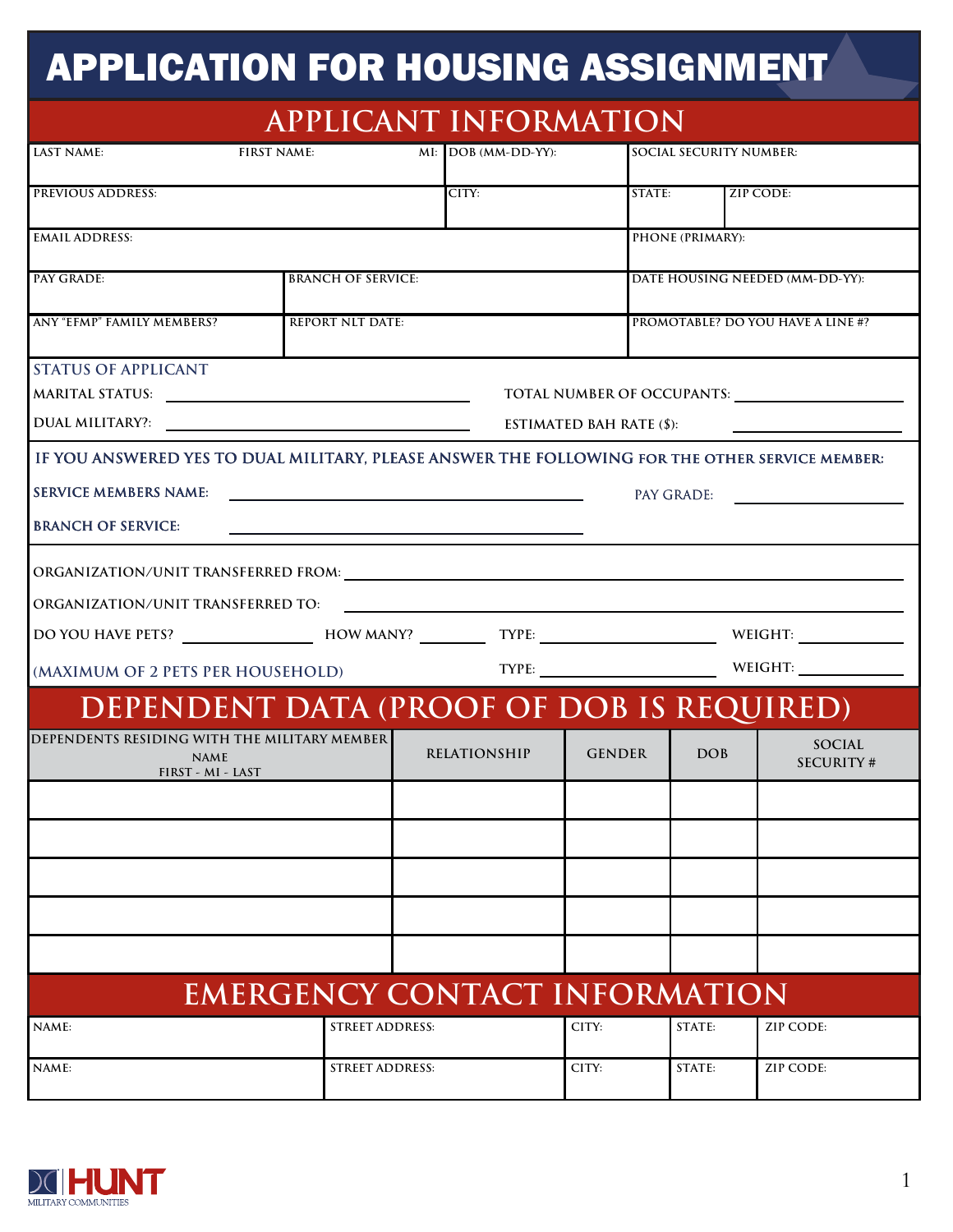| <b>RENTAL HISTORY</b>                                                                                                                                                                                                                                                                        |                                                |                          |                                   |                                |                         |                            |  |
|----------------------------------------------------------------------------------------------------------------------------------------------------------------------------------------------------------------------------------------------------------------------------------------------|------------------------------------------------|--------------------------|-----------------------------------|--------------------------------|-------------------------|----------------------------|--|
| <b>PRESENT ADDRESS:</b>                                                                                                                                                                                                                                                                      |                                                |                          | CITY:                             |                                | STATE:                  | ZIP CODE:                  |  |
| NAME OF PROPERTY OWNER OR MANAGER:                                                                                                                                                                                                                                                           |                                                |                          | PHONE:                            |                                |                         | <b>MOVE IN DATE:</b>       |  |
| <b>PRESENT ADDRESS:</b>                                                                                                                                                                                                                                                                      |                                                |                          | CITY:                             |                                | STATE:                  | ZIP CODE:                  |  |
| NAME OF PROPERTY OWNER OR MANAGER:                                                                                                                                                                                                                                                           |                                                |                          | PHONE:                            |                                |                         | <b>MOVE IN DATE:</b>       |  |
| HAVE YOU OR YOUR SPOUSE EVER BEEN EVICTED? (CHECK ONE) YES                                                                                                                                                                                                                                   |                                                |                          | NO                                |                                |                         |                            |  |
| HAVE YOU OR YOUR SPOUSE EVER BEEN SUED FOR NONPAYMENT OF RENT OR DAMAGES TO RENTAL PROPERTY (CHECK ONE) YES                                                                                                                                                                                  |                                                |                          |                                   |                                |                         | NO                         |  |
|                                                                                                                                                                                                                                                                                              | <b>EMPLOYMENT / OTHER INCOME</b>               |                          |                                   |                                |                         |                            |  |
| PRESENT EMPLOYER:                                                                                                                                                                                                                                                                            |                                                |                          | <b>HOW LONG:</b>                  |                                | <b>WORK PHONE:</b>      |                            |  |
| <b>ADDRESS:</b>                                                                                                                                                                                                                                                                              |                                                |                          | CITY:                             |                                | STATE:                  | ZIP CODE:                  |  |
| <b>GROSS MONTHLY SALARY (\$):</b>                                                                                                                                                                                                                                                            | POSITION HELD / OCCUPATION: SUPERVISOR'S NAME: |                          |                                   |                                |                         | <b>SUPERVISOR'S PHONE:</b> |  |
| PREVIOUS EMPLOYER:                                                                                                                                                                                                                                                                           |                                                |                          | <b>HOW LONG:</b>                  |                                | <b>WORK PHONE:</b>      |                            |  |
| <b>ADDRESS:</b>                                                                                                                                                                                                                                                                              |                                                |                          | CITY:                             |                                | STATE:                  | ZIP CODE:                  |  |
| <b>GROSS MONTHLY SALARY (\$):</b>                                                                                                                                                                                                                                                            | POSITION HELD / OCCUPATION: SUPERVISOR'S NAME: |                          |                                   |                                |                         | <b>SUPERVISOR'S PHONE:</b> |  |
| DISCLOSURE OF ADDITIONAL INCOME SUCH AS CHILD SUPPORT ALIMONY, SOCIAL SECURITY, WELFARE, ETC. IS MANDATORY IF APPLYING FOR GOVERNMENT REGULATED<br>HOUSING. OTHERWISE DISCLOSURE IS VOLUNTARY IF YOU WISH TO HAVE IT CONSIDERED IN THE DETERMINATION OF YOUR QUALIFICATION.<br>AMOUNT OF \$: |                                                |                          |                                   |                                |                         |                            |  |
| AMOUNT OF $\$$ :                                                                                                                                                                                                                                                                             |                                                |                          |                                   |                                |                         |                            |  |
| HAVE YOU OR YOUR SPOUSE EVER DECLARED BANKRUPTCY? (CHECK ONE) YES $\Box$ NO                                                                                                                                                                                                                  |                                                |                          |                                   |                                |                         |                            |  |
| HAVE YOU OR YOUR SPOUSE EVER BEEN CONVICTED OF, OR PLED GUILTY TO ANY OFFENSE OTHER THAN A MINOR TRAFFIC VIOLATION?<br>(CHECK ONE) YES<br>$\_ NO.$                                                                                                                                           |                                                |                          |                                   |                                |                         |                            |  |
|                                                                                                                                                                                                                                                                                              |                                                |                          | <b>BANK AND CREDIT REFERENCES</b> |                                |                         |                            |  |
| NAME OF BANK:                                                                                                                                                                                                                                                                                |                                                |                          | CHECKING ACCOUNT NUMBER:          |                                | SAVINGS ACCOUNT NUMBER: |                            |  |
| <b>NAME OF BANK:</b>                                                                                                                                                                                                                                                                         |                                                | CHECKING ACCOUNT NUMBER: |                                   | <b>SAVINGS ACCOUNT NUMBER:</b> |                         |                            |  |
| <b>CREDIT REFERENCE:</b>                                                                                                                                                                                                                                                                     |                                                |                          | <b>ACCOUNT NUMBER:</b>            |                                |                         |                            |  |
| <b>CREDIT REFERENCE:</b>                                                                                                                                                                                                                                                                     |                                                |                          | <b>ACCOUNT NUMBER:</b>            |                                |                         |                            |  |
|                                                                                                                                                                                                                                                                                              |                                                |                          | <b>OTHER INFORMATION</b>          |                                |                         |                            |  |
| SPECIAL REQUESTS / COMMENTS (PERTAINING TO HOUSING ASSIGNMENTS OR BASIC ALLOWANCE FOR HOUSING MATTERS):                                                                                                                                                                                      |                                                |                          |                                   |                                |                         |                            |  |
|                                                                                                                                                                                                                                                                                              |                                                |                          |                                   |                                |                         |                            |  |
|                                                                                                                                                                                                                                                                                              |                                                |                          |                                   |                                |                         |                            |  |
|                                                                                                                                                                                                                                                                                              |                                                |                          |                                   |                                |                         |                            |  |